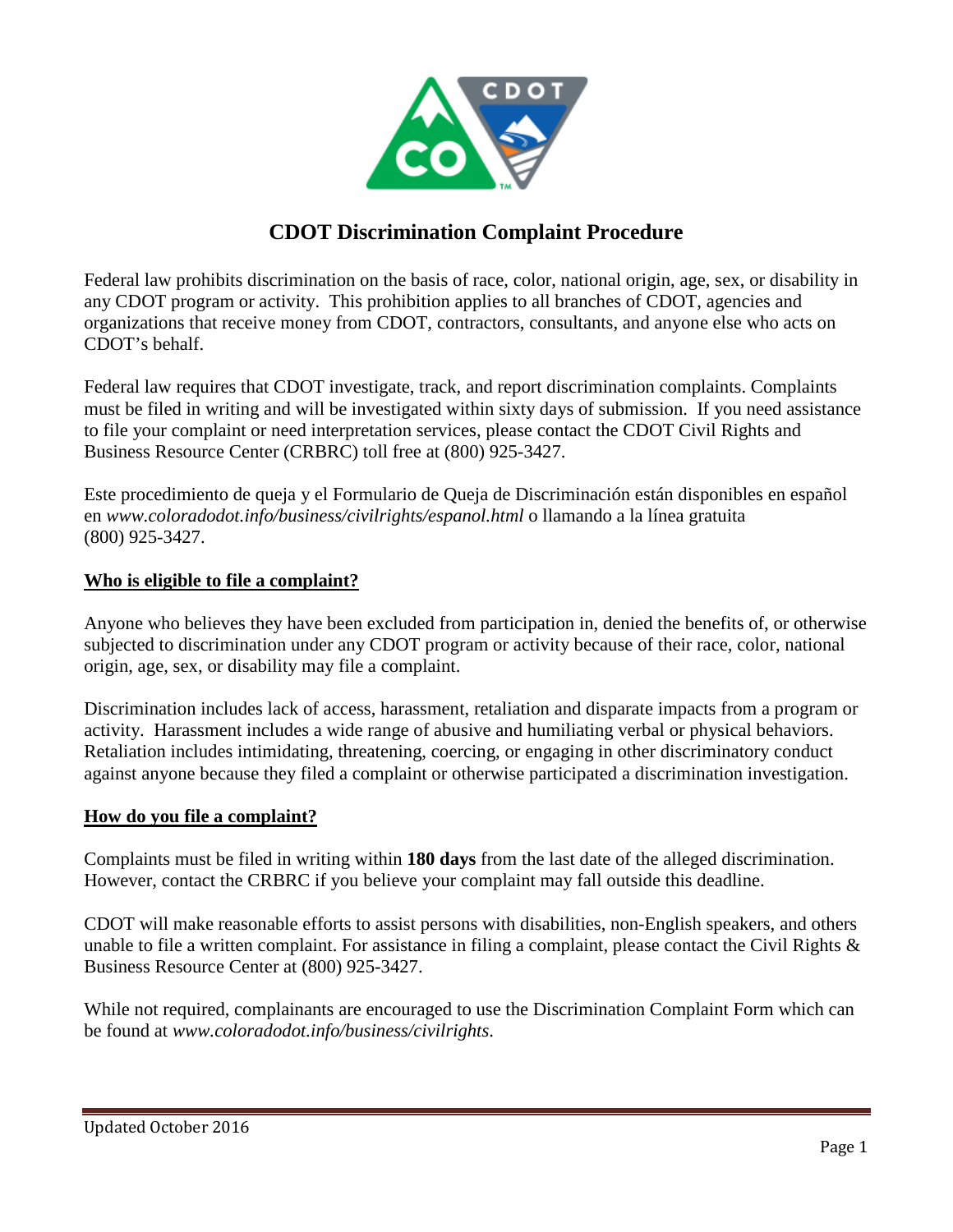Complaints may submitted via email, fax or in person to one of the following:

#### **CDOT CRBRC (Headquarters)**

Title VI Coordinator 4201 East Arkansas Ave., Room 150 Denver, CO 80222 dot\_civilrights@state.co.us Phone: (800) 925-3427 Fax: (303) 952-7088

# **CDOT Region 1 Civil Rights Office**

Regional Civil Rights Manager 2000 South Holly Street Denver, CO 80222 Phone: (303) 757-9385 Fax: (303) 365-7033

# **CDOT Region 2 Civil Rights Office**

Regional Civil Rights Manager 905 Erie Ave. Pueblo, CO 81002 Phone: (719) 546-5432 Fax: (719) 562-5525

## **CDOT Region 3 Civil Rights Office**

Regional Civil Rights Manager 222 South 6th St. Grand Junction, CO 81501-2769 Phone: (970) 683-6227 Fax: (970) 683-6210

## **CDOT Region 4 Civil Rights Office**

Regional Civil Rights Manager 1420 2nd Street Greeley, CO 80632 Phone: (970) 350-2107 Fax: (970) 350-2178

# **CDOT Region 5 Civil Rights Office**

Regional Civil Rights Manager 3803 N. Main Ave. Durango, CO 81301 Phone: (970) 385-1403 Fax: (970)385-1429

Complaints may also be filed directly with one of the following agencies:

#### **Federal Highway Administration, Colorado Division**

12300 West Dakota Avenue, Suite 180 Lakewood, Colorado 80228 Phone: (720) 963-3000 Fax: (720) 963-3001

#### **Federal Transit Administration, Region 8**

1961 Stout Street Suite 13-301 Denver, CO 80202 Phone: (303) 362-2400 Fax: (303) 362-2424